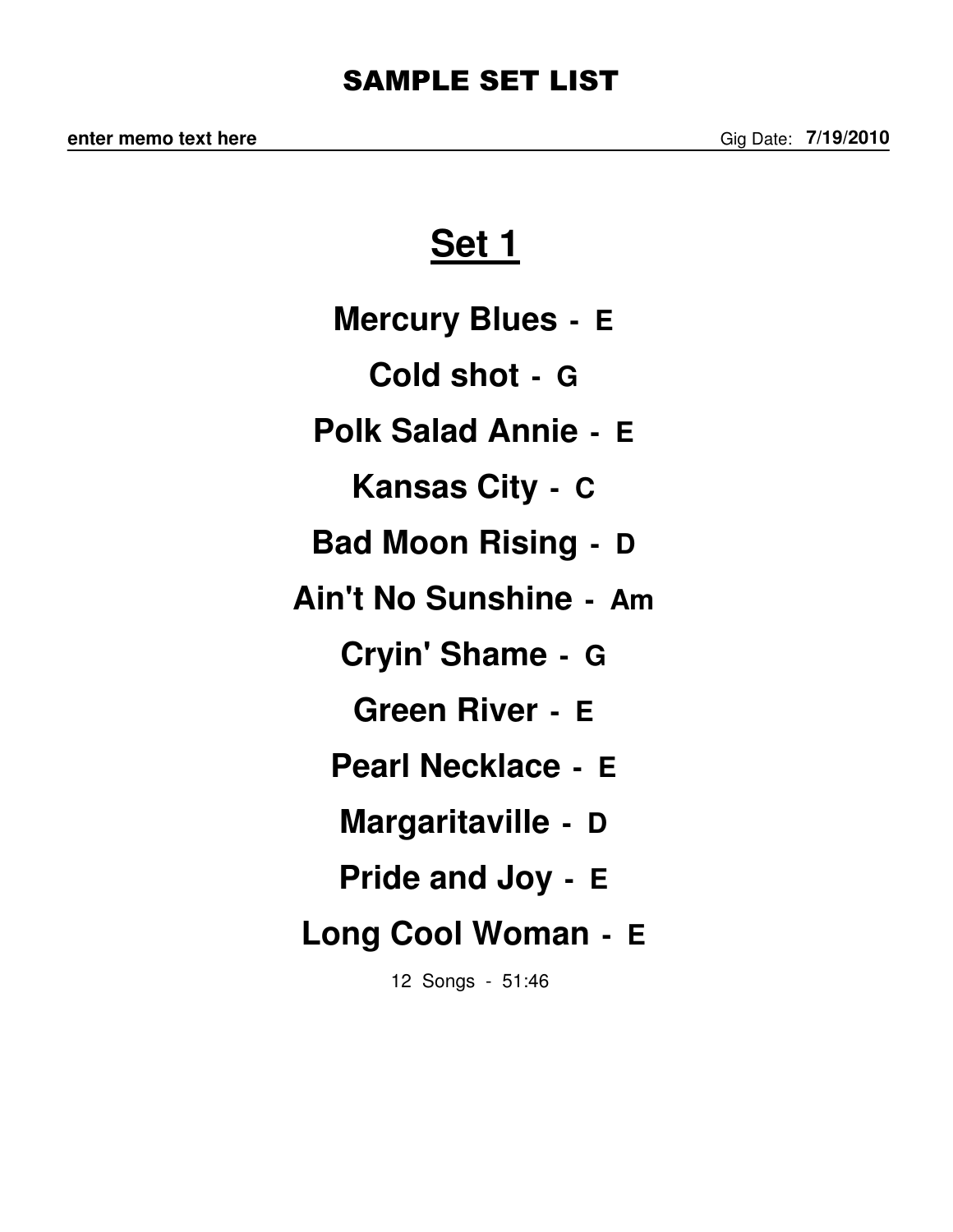#### SAMPLE SET LIST

**Set 2**

**Sharp Dressed Man - C Route 66 - G Tube Snake Boogie - E Young Blood - A Boyz in the Band - A Walkin' the Dog - D I Shot the Sheriff - Gm Every Day I Have the Blues - A BMW - E No Good Baby - A Tennessee Plates - E Thing Called Love - A**

12 Songs - 51:55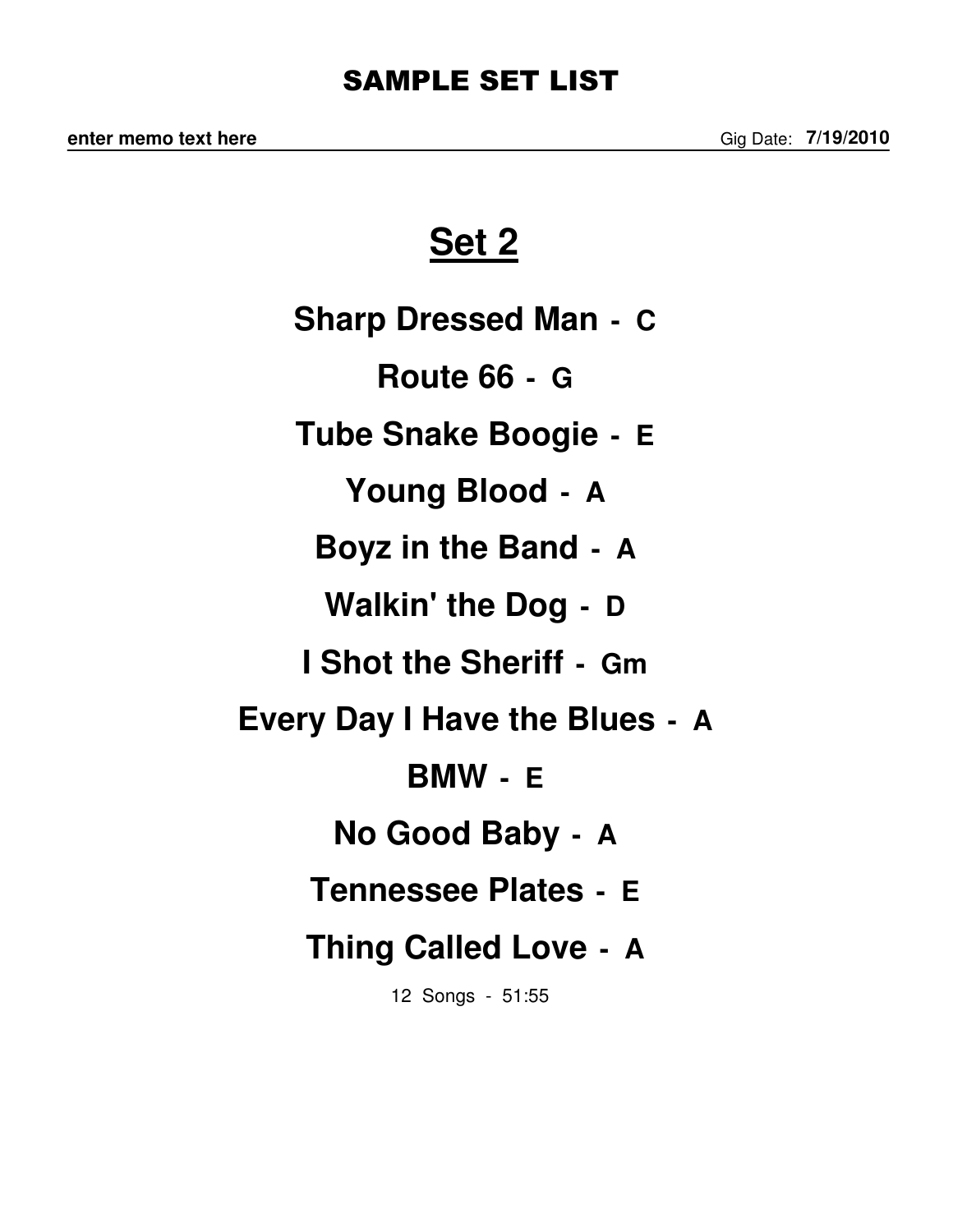#### SAMPLE SET LIST

## **Set 3**

**Born on the Bayou - E Walk Of Life - G Trouble, Trouble - F Stormy Monday - G Mustang Sally - C Some Beach - C Heart and Soul - A Come Together - E Mony Mony - E**

**Wicked Game - E**

**Bring Me Back - F**

## **Feelin' Allright - C**

12 Songs - 53:32